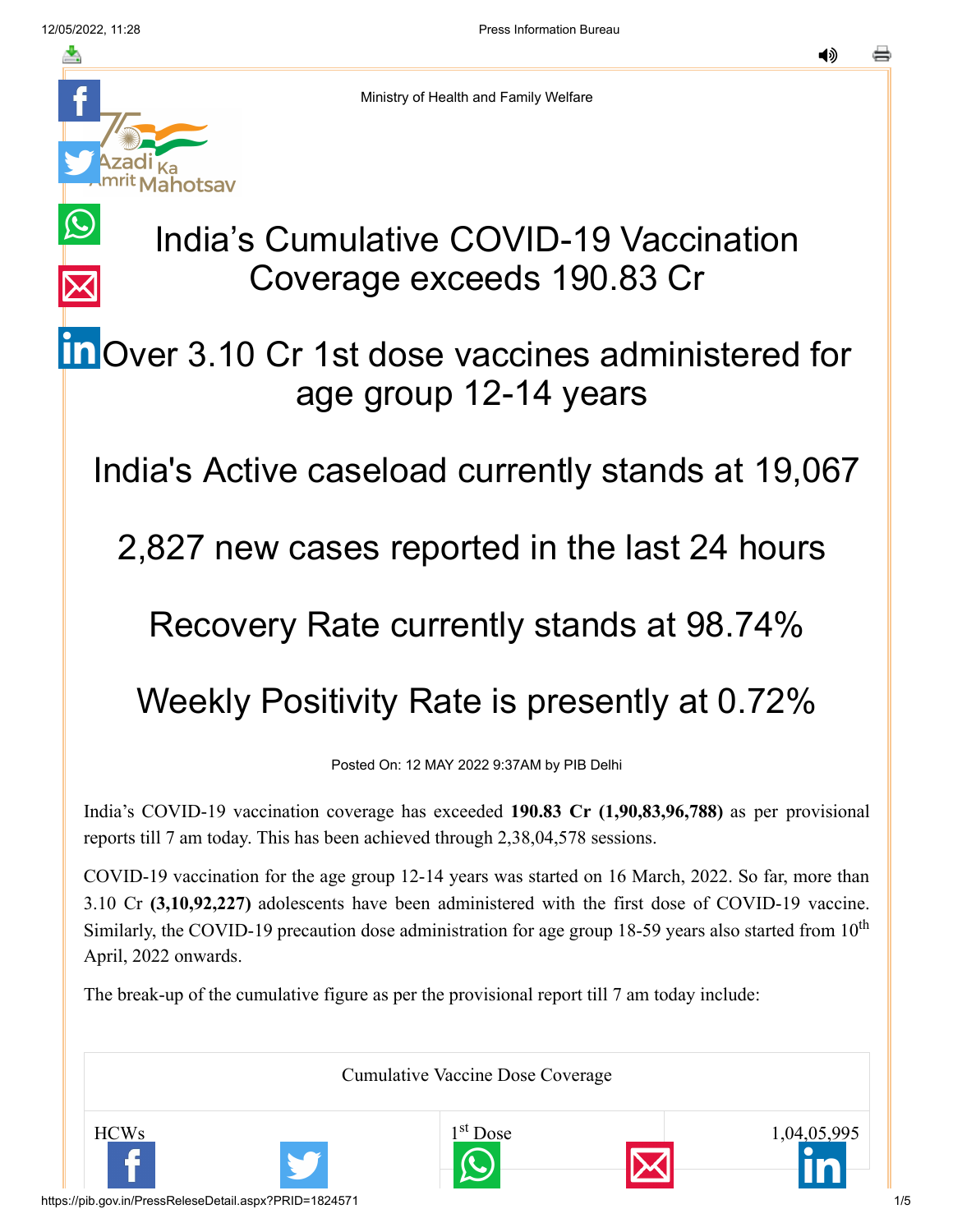|                       | $2nd$ Dose             | 1,00,27,059     |
|-----------------------|------------------------|-----------------|
|                       | <b>Precaution Dose</b> | 49,79,588       |
| <b>FLWs</b>           | 1 <sup>st</sup> Dose   | 1,84,17,287     |
|                       | $2nd$ Dose             | 1,75,60,600     |
|                       | <b>Precaution Dose</b> | 80,58,255       |
| Age Group 12-14 years | 1 <sup>st</sup> Dose   | 3, 10, 92, 227  |
|                       | $2nd$ Dose             | 1,10,49,593     |
| Age Group 15-18 years | $1st$ Dose             | 5,88,47,817     |
|                       | $2nd$ Dose             | 4,35,78,760     |
| Age Group 18-44 years | 1 <sup>st</sup> Dose   | 55, 64, 27, 541 |
|                       | $2nd$ Dose             | 48, 33, 88, 877 |
|                       | <b>Precaution Dose</b> | 3,30,781        |
| Age Group 45-59 years | 1 <sup>st</sup> Dose   | 20,31,00,911    |
|                       | $2nd$ Dose             | 18,93,06,917    |
|                       | <b>Precaution Dose</b> | 8,90,851        |
| Over 60 years         | $1st$ Dose             | 12,69,90,895    |
|                       | $2nd$ Dose             | 11,79,82,599    |
|                       | <b>Precaution Dose</b> | 1,59,60,235     |
| Precaution Dose       |                        | 3,02,19,710     |
|                       |                        |                 |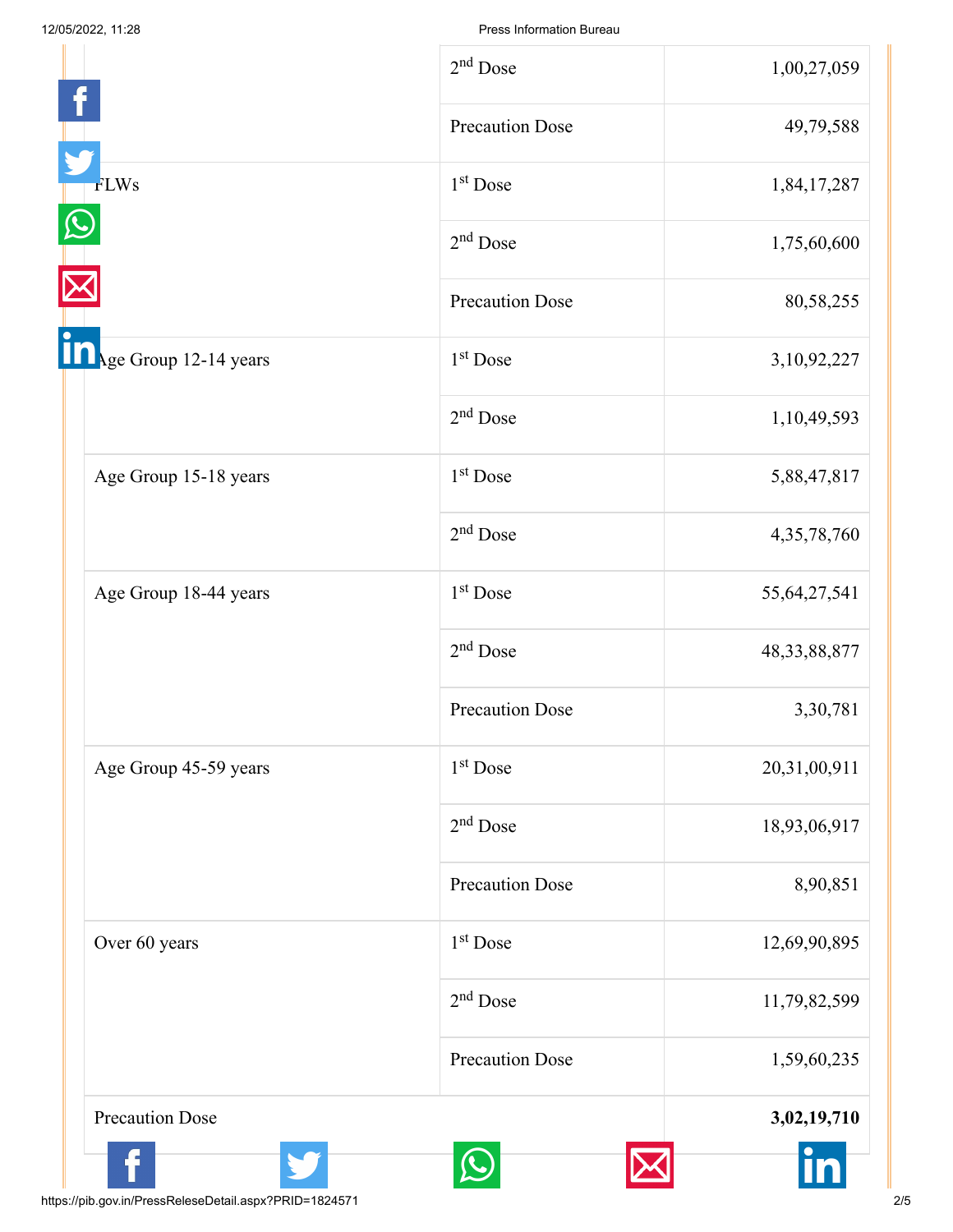

Consequently, India's recovery rate stands at **98.74%. 3,230** patients have recovered in the last 24 hours and the cumulative tally of recovered patients (since the beginning of the pandemic) is now at **4,25,70,165.**

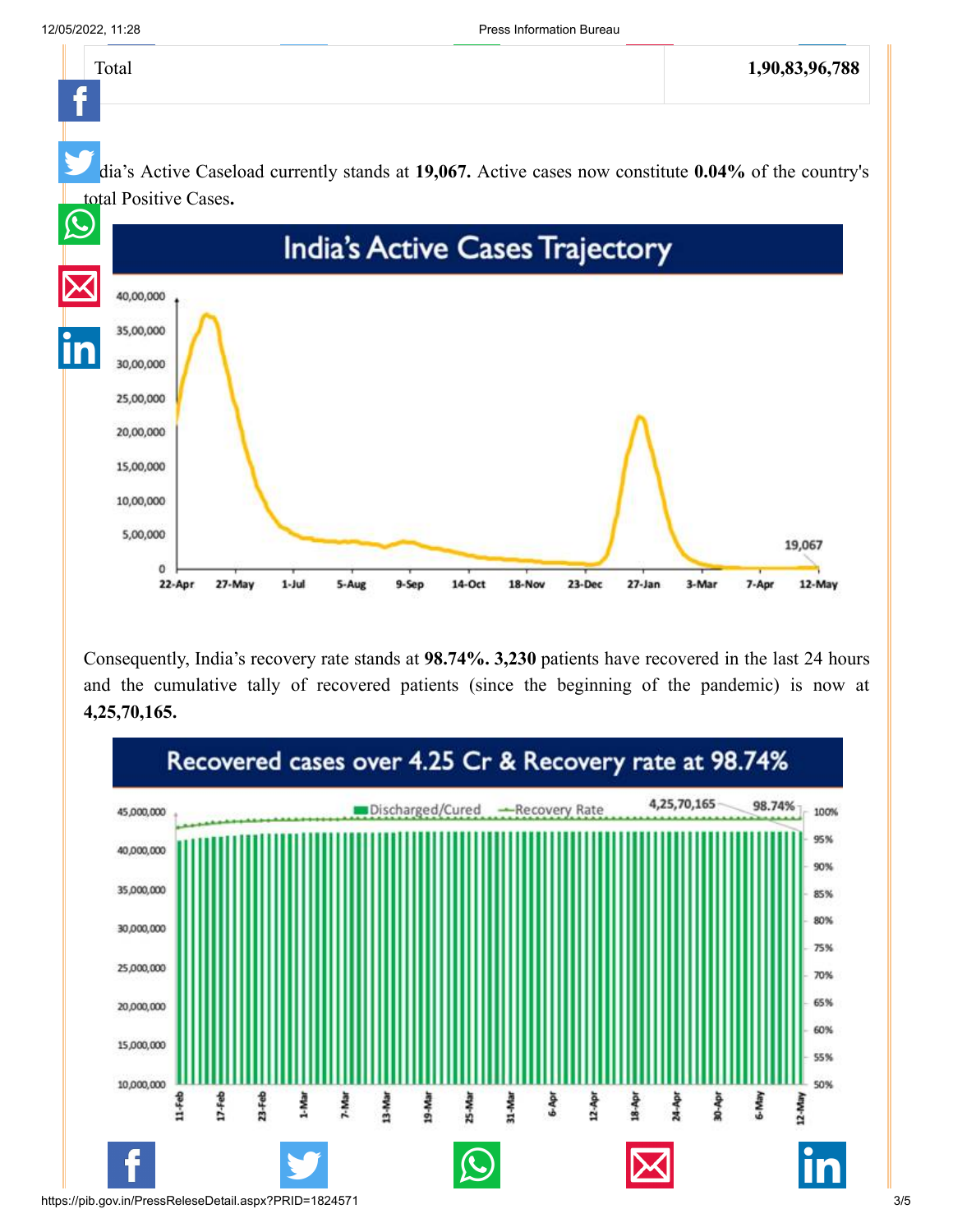**[2,827 new cases](http://www.facebook.com/share.php?u=https://pib.gov.in/PressReleasePage.aspx?PRID=1824571)** [were reported in the last](https://twitter.com/intent/tweet?url=https://pib.gov.in/PressReleasePage.aspx?PRID=1824571&text=India%E2%80%99s%20Cumulative%20COVID-19%20Vaccination%20Coverage%20exceeds%20190.83%20Cr) [24 hours.](https://api.whatsapp.com/send?text=https://pib.gov.in/PressReleasePage.aspx?PRID=1824571)



The last 24 hours saw a total of **4,71,276** COVID-19 tests being conducted. India has so far conducted over **84.24 Cr (84,24,58,167)** cumulative tests.

**Weekly Positivity Rate** in the country currently **stands at 0.72%** and the **Daily Positivity rate is reported to be 0.60%.**